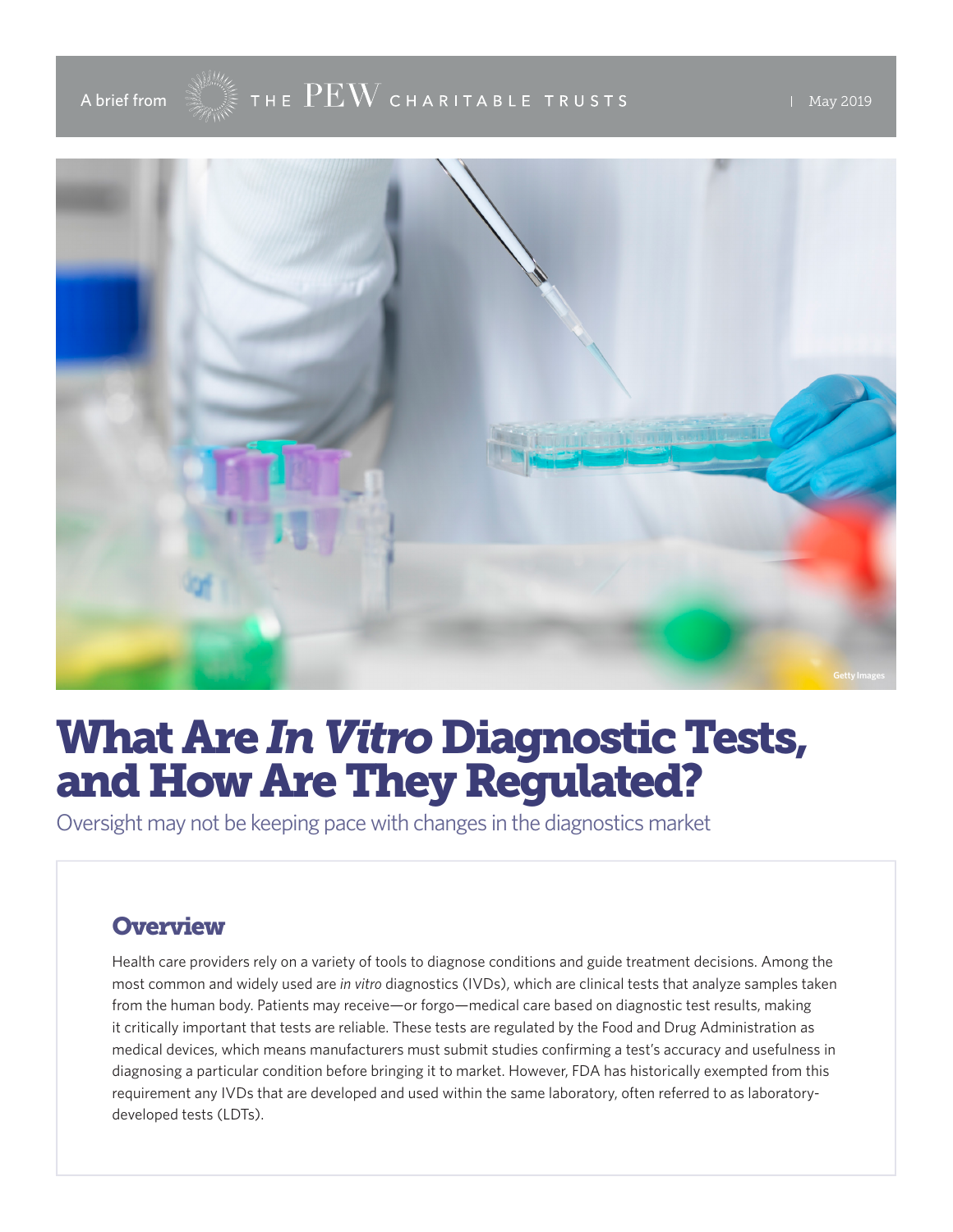Though some test developers dispute that FDA has jurisdiction over LDTs—arguing that the tests are more properly seen as procedures that constitute the practice of medicine—the agency maintains that these tests are devices and fall under agency jurisdiction through the Medical Device Amendments of 1976. At the time of that bill's passage, LDTs were used mostly for rare diseases and generally relied on manual (rather than automated or software-based) analysis and interpretation. Because they posed a lower risk, LDTs were exempted from the more stringent regulatory requirements that apply to other IVDs. However, LDTs have become increasingly complex in recent years, driven by advances in technology that have made elaborate analyses like genetic sequencing both quicker and more affordable.

Much like FDA-reviewed IVDs, LDTs are essential to the diagnosis and treatment of many conditions and are an indispensable tool in the practice of precision medicine—a still-emerging but highly promising approach to clinical care that relies heavily on genetic or molecular profiling of patients. But while LDTs have evolved, the FDA continues to exercise relatively little oversight over them.

## What are commercial IVDs and how are they regulated?

IVDs<sup>1</sup> are used to analyze human samples such as blood and saliva, either by measuring the concentration of specific substances, or analytes (such as sodium and cholesterol), or by detecting the presence or absence of a particular marker or set of markers, such as a genetic mutation or an immune response to infection.<sup>2</sup> Clinicians regularly use IVDs to diagnose conditions, guide treatment decisions, and even mitigate or prevent future disease (for example, through screening tests that indicate a patient's risk of developing a given condition in the future).

Since the passage of the Medical Device Amendments of 1976, FDA has regulated medical devices, which include products "intended for use in the diagnosis of disease or other conditions."<sup>3</sup> Accordingly, FDA asserts this authority over diagnostic tests and their components (such as reagents, which are used to facilitate a chemical reaction that helps detect or measure another substance). Under the current regulatory regime, IVDs that are developed for the commercial market are subject to FDA regulatory requirements intended to ensure their safety and effectiveness.

IVD regulation is risk-based, with tests falling into one of three regulatory categories. Tests are classified in the lowest tier, Class I, if they pose relatively little risk to patients and the public health if they are inaccurate (such as a cholesterol test). Moderate-risk tests, such as pregnancy tests, are categorized as Class II, while tests in the highest risk tier, Class III, are considered to pose the greatest potential risk if they are inaccurate (such as a genetic test used to select cancer therapies). These categories correspond with increasing levels of regulatory scrutiny, with most tests in Class I—and some in Class II—being exempt from premarket requirements, while most Class II and all Class III tests require some form of premarket review before they can be used with patients.

FDA maintains two primary premarket review pathways for tests. The premarket approval (PMA) pathway is the more stringent of the two, requiring demonstration of safety and effectiveness before the test may be marketed. These are typically Class III tests that pose a high degree of risk, or tests that have no known equivalent on the market. The other pathway, known as the premarket notification or the "510(k)" pathway (for the section of the Food, Drug, and Cosmetic Act that describes it), does not impose the same strict evidence requirements as the PMA. It is intended for tests that can be described as "substantially equivalent" to a product already on the market, but other tests may also qualify if they are low-to-moderate risk and the manufacturer petitions the agency to reclassify it.<sup>4</sup>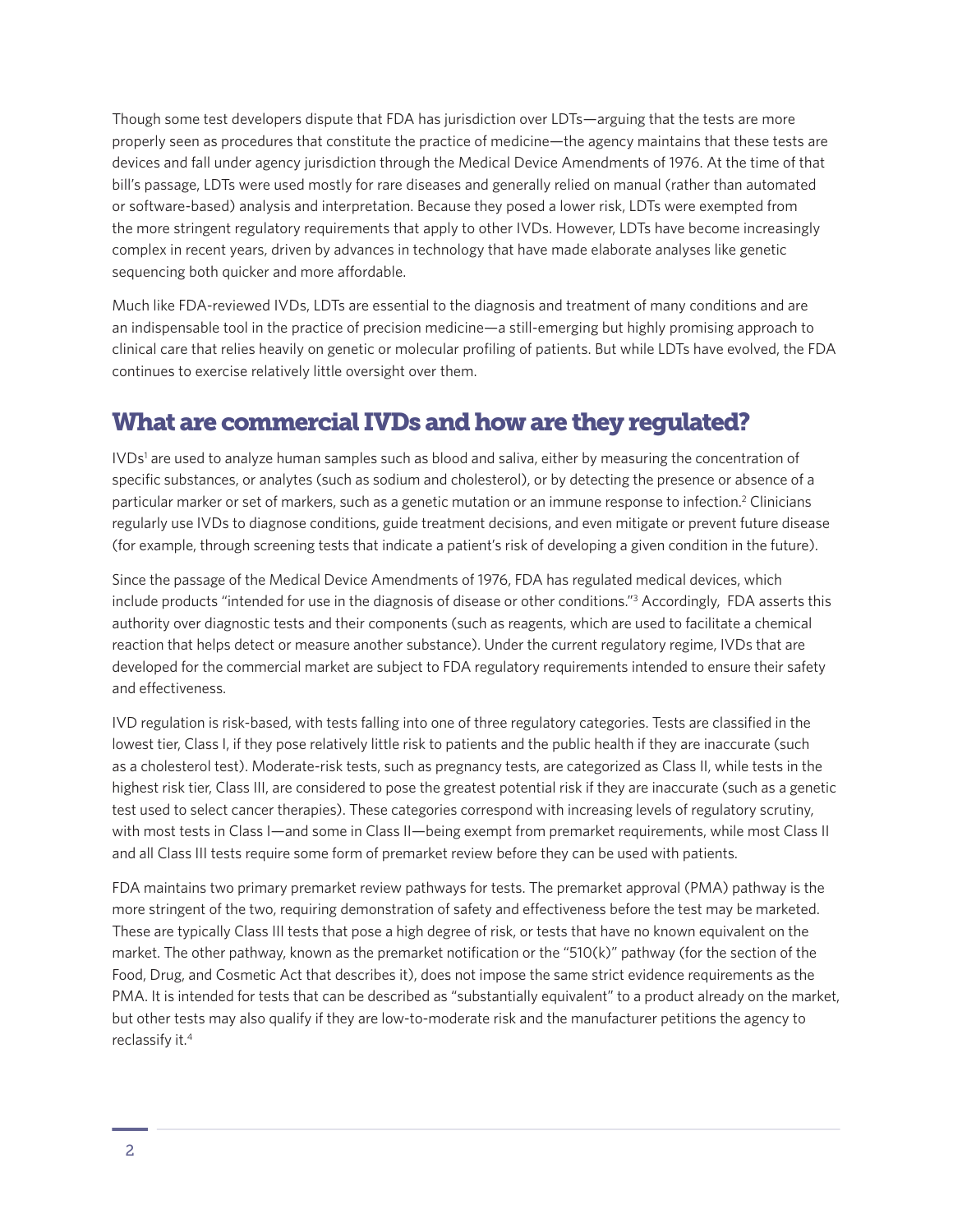To be approved or cleared through either pathway, IVDs must demonstrate safety and effectiveness through analytical and clinical validation, which are key standards in determining a test's accuracy. Analytical validation is focused on ensuring a test is able to correctly and reliably measure a particular analyte, while clinical validation is the process for determining whether the test can accurately identify a particular clinical condition in a given patient.

#### **Glossary**

**Analytical validity** refers to how well a test performs in detecting or measuring the presence of a given chemical compound, hormone, or genetic marker in a given sample. Analytically valid tests are precise (they provide a high degree of specificity), accurate (they measure or detect what they are intended to), and reliable (they regularly reproduce the same results).

**Clinical validity** refers to how accurately a test predicts the presence of, or risk for, a given condition. A genetic test intending to detect the presence of a genetic mutation is clinically valid for a particular cancer if a meaningful association between that mutation and the incidence of the disease has been demonstrated.

**Clinical utility** relates to whether the use of a given test is associated with improved patient outcomes, as well as the risks that occur as a result of the testing. Because clinicians may determine their approach to treatment based on the results of a given test, its clinical utility is an important consideration.

## What are LDTs and how are they regulated?

The key distinction between FDA-reviewed IVDs and LDTs is where they are made: LDTs are designed and used in a single laboratory, and are sometimes referred to as "in-house" tests.<sup>5</sup> LDTs are developed in facilities ranging from physicians' offices, hospitals, and academic medical centers to large testing companies.<sup>6</sup> Though LDTs may contain the same or similar components as FDA-reviewed tests, they must be developed and used within the same facility. FDA has historically viewed LDTs as posing a lower risk to patients than most commercial testing kits, and has exempted them from nearly all regulatory requirements under the Food, Drug, and Cosmetic Act. As such, the agency does not review these tests to ensure that they are accurate and reliable, and their exact number is unknown. Reporting to FDA is voluntary; there is no single registry of all laboratories that utilize LDTs, so estimates vary widely. While FDA has estimated that 650 laboratories develop these tests,<sup>7</sup> the American Clinical Laboratory Association has said that the majority of the 11,633 laboratories permitted to develop and perform LDTs do so.<sup>8</sup>

In the past, most LDTs were relatively simple screens for single analytes, or tests developed to diagnose rare diseases where the lack of demand had created barriers to commercial IVD development. These tests were developed at a small scale, made with components legally marketed for clinical use, and were typically interpreted by health care professionals working directly with patients.<sup>9</sup>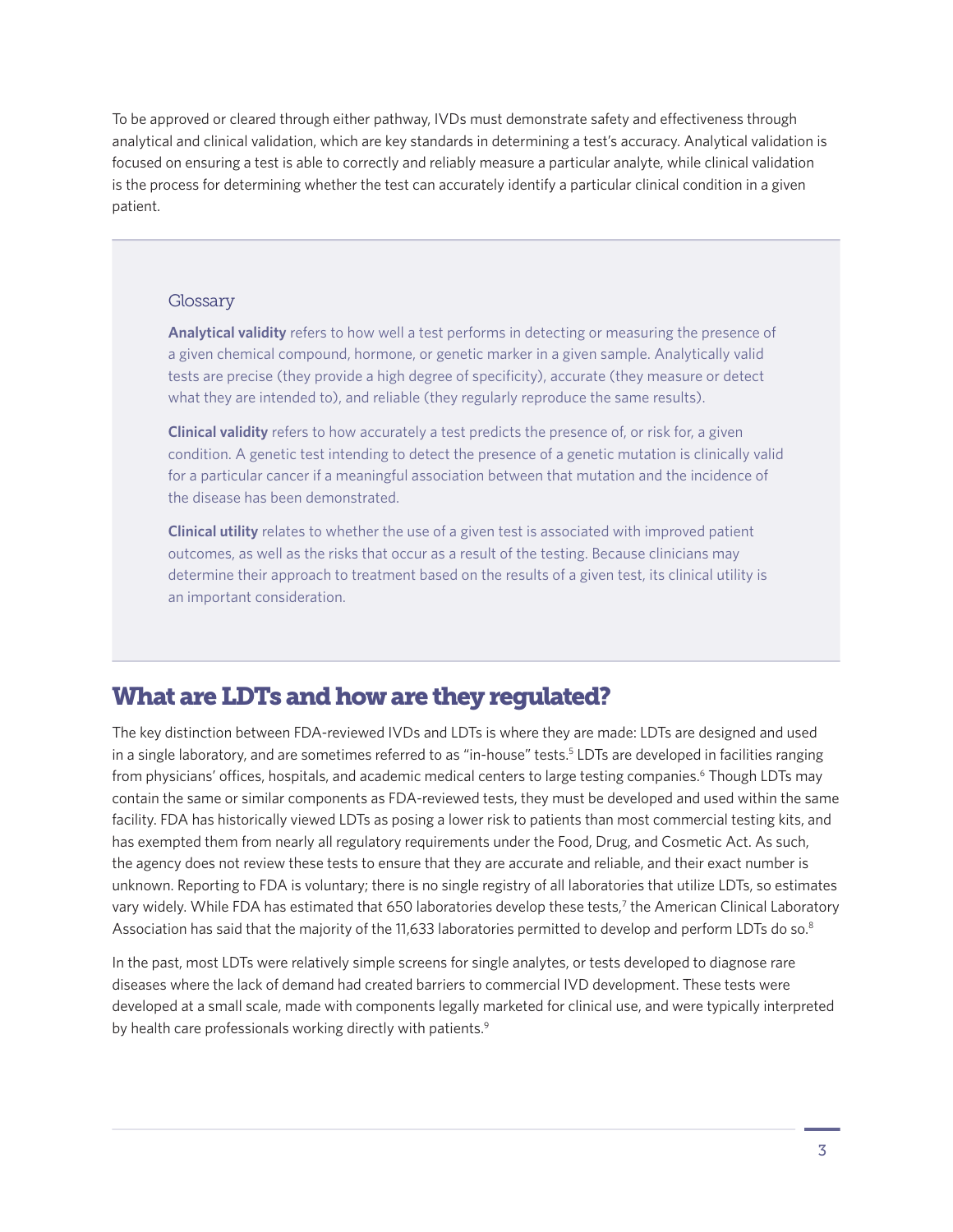In recent years, LDTs have been developed for a wider range of conditions, including infectious diseases (such as human papillomavirus, Lyme disease, and whooping cough) and cancers.<sup>10</sup> Increasingly, these tests are marketed nationwide, sometimes by large laboratories or companies, and potentially affect many more people than the local populations who may have used them in the past. LDTs may be made with instruments and components not legally marketed for clinical use, or rely on complex algorithms and software to generate results and clinical interpretations.11 However, because these tests are developed and used within a single entity, they are still considered to be LDTs, despite in many cases being substantially similar to the commercial IVDs that are approved or cleared by FDA and then sold as prepackaged kits. Though FDA generally waives regulatory requirements for LDTs, the agency has intervened in several cases to ensure patient safety.

It is important to note that an LDT is not necessarily less accurate or reliable than its FDA-reviewed counterpart. Some may perform as well as or even better than tests that have gone through the clearance or approval process, particularly if they are performed in more sophisticated laboratories with highly trained staff, or if they are relatively straightforward to administer and interpret.12 However, this is not always the case, and once an LDT is on the market it may take a substantial amount of time before problems are identified and corrected.13 In the meantime, patients receiving the test may undergo improper treatment, or forgo treatment altogether, on the basis of inaccurate results.

## The role of the Centers for Medicare & Medicaid Services

Oversight of these LDTs is principally conducted through a lab certification process overseen by the Centers for Medicare & Medicaid Services (CMS).<sup>14</sup> All laboratories performing testing on human specimens are subject to regulation under the Clinical Laboratory Improvement Amendments of 1988 (CLIA),<sup>15</sup> which governs the accreditation, inspection, and certification of all clinical laboratories. For those laboratories administering tests that have not received FDA clearance or approval (such as LDTs), CLIA establishes an additional set of quality standards, with a focus on affirming tests' analytical validity—that is, whether the tests run by the lab detect or measure what they intend to.16 Analytical validations are conducted as a part of CMS laboratory surveys that occur every two years.<sup>17</sup>

However, the standards for analytical validity under the CLIA process are not the same as those applied during FDA premarket review. CLIA auditors validate tests performed by the lab to ensure that they precisely, accurately, and reliably measure relevant analytes in a given sample. But their assessment is limited to the conditions and patient population of that particular lab so—unlike FDA's review of IVDs—a determination of analytical validity from a CLIA audit cannot be extrapolated to other sites or patient populations.18 CLIA is also not intended to assess the clinical validity of the tests performed in that lab—this type of validation is left to the labs themselves.

In addition to providing oversight of labs under CLIA, CMS may also conduct a separate evaluation of particular tests in order to determine whether it will reimburse providers for their use. In making these determinations, CMS principally focuses on assessing a test's clinical utility—that is, whether the use of the test improves patient outcomes (a standard that the FDA does not apply to its decision-making)—rather than its analytical or clinical validity.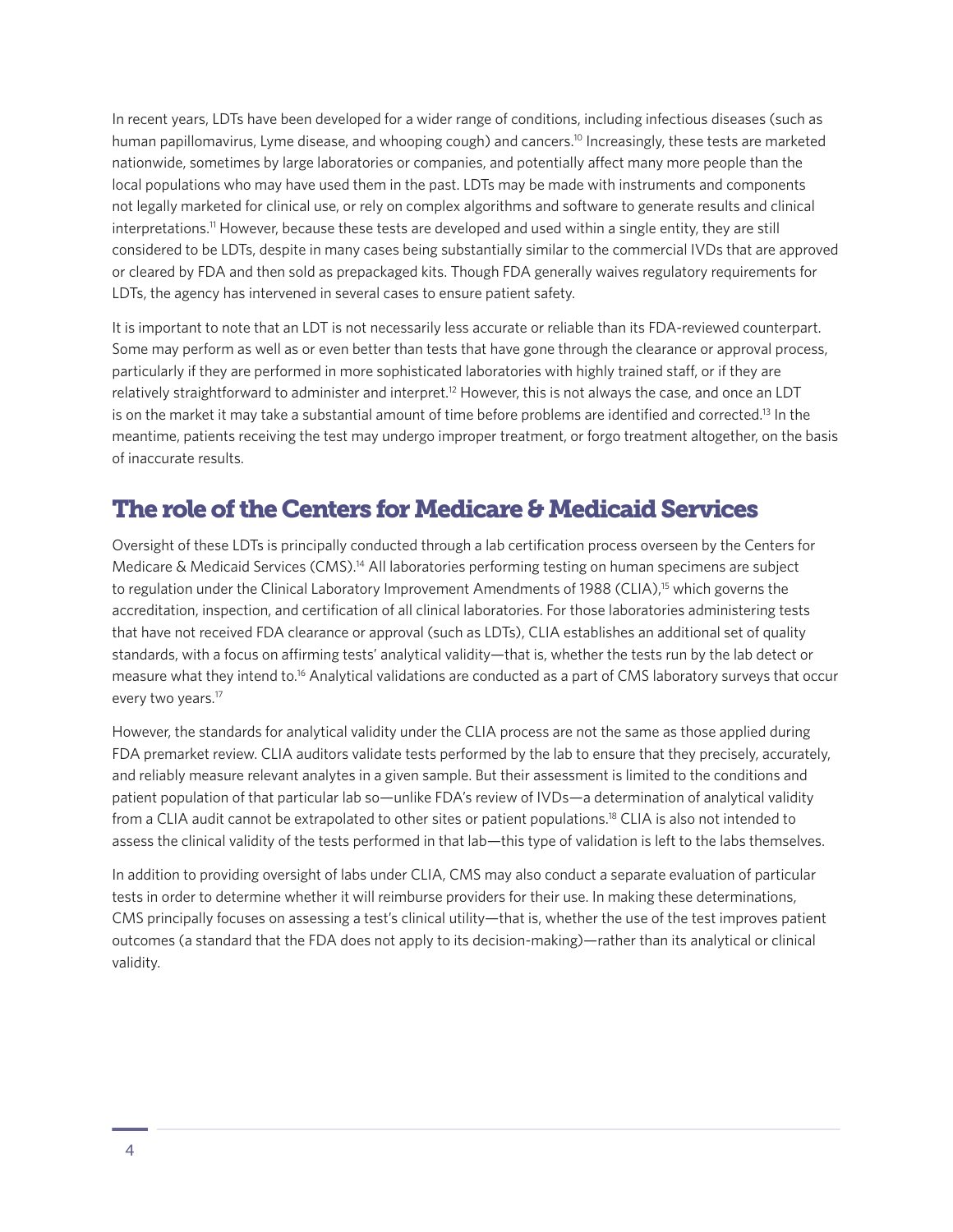## Table 1 Current Oversight of Diagnostic Tests<sup>19</sup>

|                             | <b>FDA</b>                                                                                                                                                                                                                                                                                                                            | <b>CMS</b>                                                                                                                                                                                                                                                                                     |
|-----------------------------|---------------------------------------------------------------------------------------------------------------------------------------------------------------------------------------------------------------------------------------------------------------------------------------------------------------------------------------|------------------------------------------------------------------------------------------------------------------------------------------------------------------------------------------------------------------------------------------------------------------------------------------------|
| Primary statutory authority | Food, Drug, and Cosmetic Act, as<br>amended by the Medical Device<br>Amendments of 1976 (MDA)                                                                                                                                                                                                                                         | Public Health Services Act, as amended<br>by the Clinical Laboratory Improvement<br>Amendments of 1988 (CLIA)                                                                                                                                                                                  |
| <b>Oversees</b>             | All IVDs (including LDTs and<br>reagents) are categorized as<br>medical devices, but FDA has<br>historically not exercised its<br>regulatory authority with respect<br>to LDTs.                                                                                                                                                       | Labs conducting tests on human<br>samples. Inspectors evaluate the<br>qualifications of lab personnel and<br>testing processes, and validate tests,<br>whether LDT or IVD.                                                                                                                     |
| Validation standard(s)      | Analytical validity<br>Clinical validity                                                                                                                                                                                                                                                                                              | Analytical validity                                                                                                                                                                                                                                                                            |
| How are tests validated?    | Through premarket review,<br>manufacturers of moderate- and<br>high-risk IVDs must establish that<br>a test detects or measures the<br>intended analyte with appropriate<br>precision and accuracy. Human<br>studies are typically required to<br>demonstrate the test's ability to<br>predict a disease or condition as<br>intended. | Labs performing tests that are<br>not subject to FDA clearance or<br>approval must establish performance<br>characteristics of that test ("an analysis<br>of accuracy, precision, analytical<br>sensitivity, analytical specificity,<br>reportable range, reference interval" <sup>20</sup> ). |
| When are tests validated?   | At various points prior to the legal<br>marketing of that test.                                                                                                                                                                                                                                                                       | During inspections every two years (may<br>be up to two years after an LDT is first<br>performed).                                                                                                                                                                                             |
| Adverse event reporting     | Mandatory reporting of adverse<br>events by manufacturers, device<br>user facilities (e.g., hospitals,<br>nursing homes, etc.), and importers.<br>Providers and patients may also<br>voluntarily report serious adverse<br>events. $*$                                                                                                | Not required. No mechanism exists to<br>collect such information.                                                                                                                                                                                                                              |
| <b>Recall authority</b>     | Yes                                                                                                                                                                                                                                                                                                                                   | N <sub>o</sub>                                                                                                                                                                                                                                                                                 |

\* U.S. Food and Drug Administration, "Medical Device Reporting (MDR)," https://www.fda.gov/medicaldevices/safety/reportaproblem/ default.htm.

© 2019 The Pew Charitable Trusts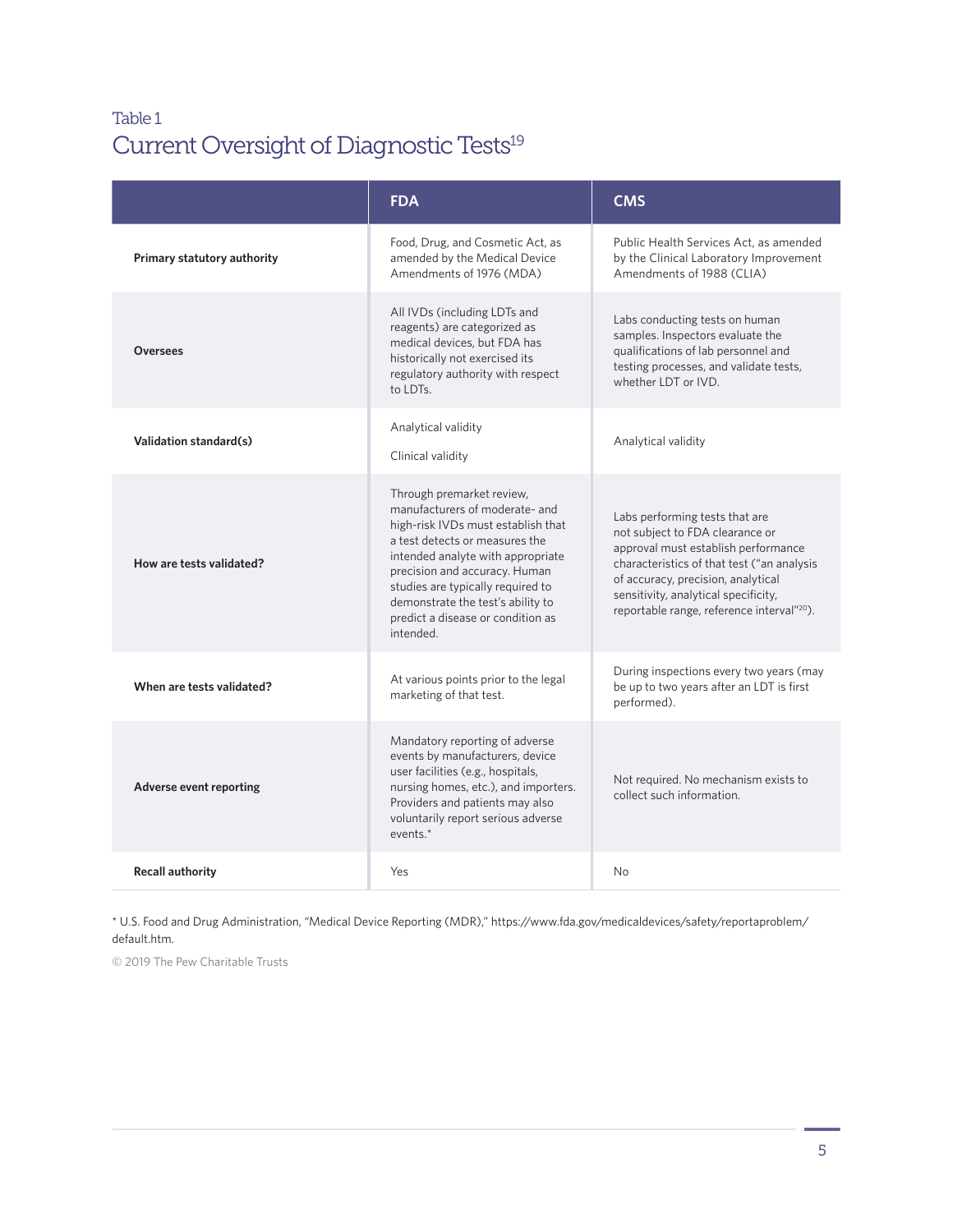# Is oversight adequate?

In recent years, diagnostics manufacturers, patient organizations, FDA, and members of Congress in both major political parties have urged modernization of federal oversight of LDTs.<sup>21</sup> Calls for reform are likely to increase with continued advances in diagnostic technology, the resulting changes in these tests' clinical use, and their potential to affect thousands of patients.

In response to proposals seeking to increase FDA's oversight of the industry, groups representing the laboratory and clinical pathology fields have developed counterproposals focused on reforming oversight of laboratory processes under CLIA. These groups have historically maintained that any direct federal regulation of LDTs constitutes unwarranted regulation of the practice of medicine.22 The American Clinical Laboratory Association has also previously petitioned FDA, claiming that LDTs are not medical devices, but instead are services performed by clinical labs—a form of "medical practice" that FDA has no authority to regulate.<sup>23</sup> Those opposed to a greater FDA role also argue that CMS provides adequate oversight, or that targeted updates to CLIA regulations would provide the reforms necessary to accommodate changes in the industry and the use of such tests. Furthermore, they maintain that any additional federal regulation of LDTs would impose an unnecessary burden on test developers, potentially hampering innovation.

Proponents of greater FDA oversight, including the agency itself,<sup>24</sup> have argued that diagnostics should be regulated based on risk, not on where tests are made, and that applying the same requirements to LDTs as apply to other IVDs would help protect patients from harm and create a more level playing field for test developers.<sup>25</sup> Proponents of an updated regulatory system note that the diagnostics market has changed in several important ways in recent decades:

- **Tests are no longer hyperlocal or just for rare diseases.** LDTs are being developed by large, commercial organizations and performed for patients across state lines. These tests have also been developed for a wide range of conditions, and are increasingly being used in precision medicine to diagnose or guide treatment for serious conditions. Faulty or misleading results could now affect a broad range of patients, magnifying the potential for harm.
- **Test results may be inaccurate.** All diagnostic tests carry the risk of providing inaccurate results. However, the CLIA regulatory framework does not require a laboratory to demonstrate an LDT's ability to accurately diagnose or predict the risk of a particular outcome (its clinical validity) before those tests are used on patients.26 Without this safeguard, the chance that an inaccurate test will be introduced into the market increases, potentially exposing patients to harm. These harms include:

• False-positive results, which could lead patients to pursue unnecessary treatments and also delay the timely diagnosis of underlying conditions.

• False-negative results, which can delay or prevent patients from receiving proper treatment, potentially leaving the disease or condition to progress.<sup>27</sup>

- **Tests are not subject to premarket review.** Neither FDA nor CMS reviews the validity of LDTs before they are on the market, $28$  nor does any regulator review their labeling or marketing claims to ensure they are supported by sufficient data. This means inaccurate or unreliable tests may be used for years until discovered through CLIA audits or other evaluations performed internally or by other researchers.
- **Adverse events are not reported to regulators.** LDT developers are not compelled to notify FDA of the tests they use, and there is no mechanism for adverse event reporting for LDTs.29 This makes it challenging for FDA to identify emerging risks to the public health and respond appropriately.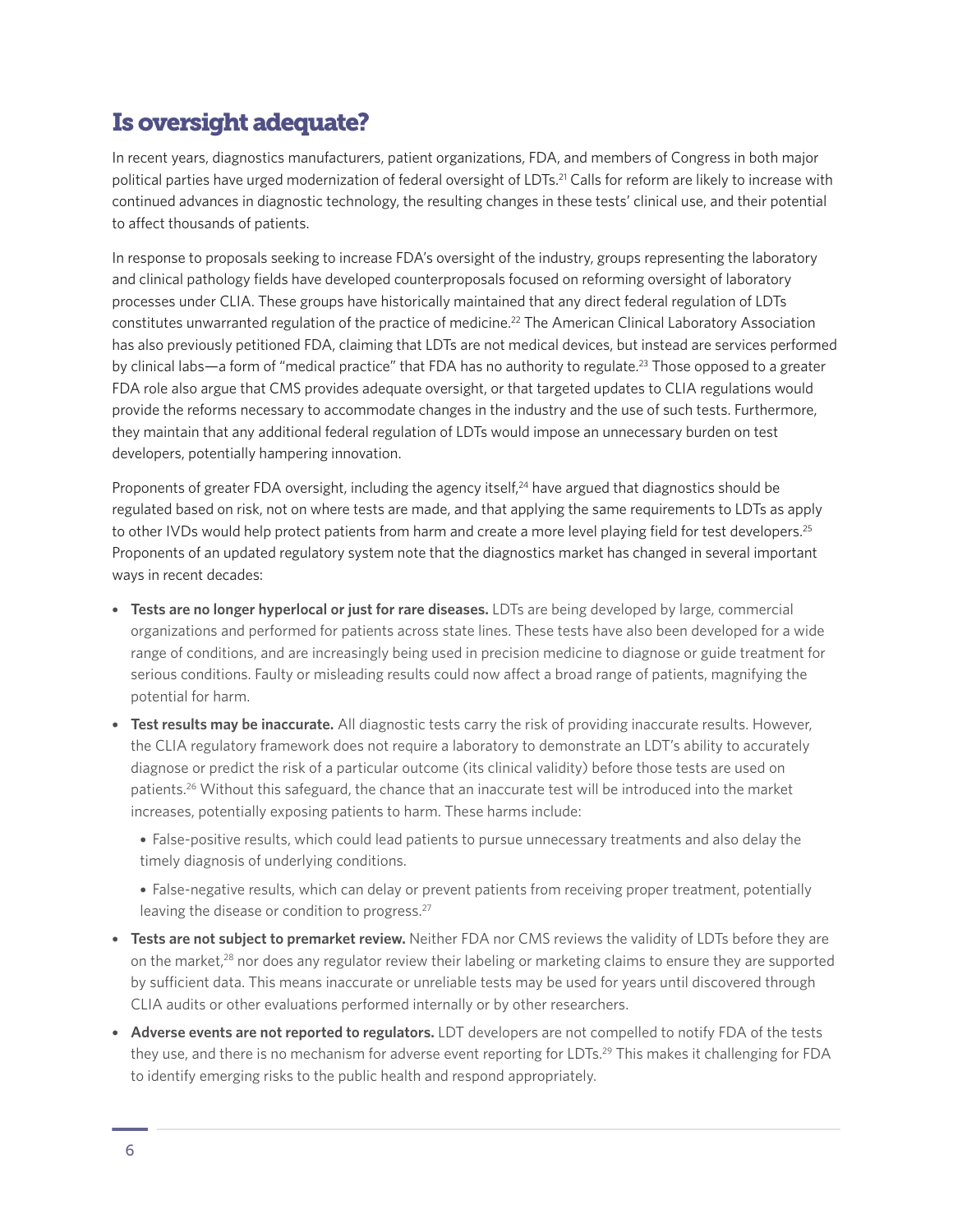- **Enforcement discretion distorts the diagnostics market.** Basing a test's regulation on where it is produced creates an uneven playing field between LDT developers and other IVD developers. The cost of navigating FDA's approval process limits developers' incentive to conduct the research that could make a test more accurate and clinically meaningful, and instead provides an incentive to simply market tests as LDTs.
- **Lack of transparency.** Without oversight of product labeling, providers may lack the information necessary to adequately interpret a test's results. Providers may also lack knowledge of the test's performance, the basis for manufacturer claims, or even whether the test has been approved or cleared by FDA.

Given the increasing risks associated with widespread use of lab-developed tests, and their importance in modern medical care, regulatory oversight should correspond to a test's risk and complexity.

#### What Can Happen When Patients Are Exposed to Bad Tests?

Unreliable tests can cause patient harm, as these two examples show. In the case of OvaSure, patients may have undergone irreversible and life-altering surgery based on faulty test results. With Theranos, a group of patients allege that inaccurate test results caused them to delay needed treatments or undergo unnecessary treatments.

#### **OvaSure Screening Test**

In June 2008, LabCorp began offering a new test called OvaSure, which was marketed as an LDT that could detect ovarian cancer in high-risk populations—such as women with a family history of the disease—at an early stage. The test had shown promising results in studies published earlier that year. But shortly after it came to market, medical research groups began to raise concerns about its reliability, arguing that both the original developer—a cancer researcher based at Yale—and LabCorp had overstated the potential benefits of the test and downplayed uncertainty about its validity.<sup>30</sup>

Subsequent evaluations found that the test developer had miscalculated the degree to which a positive test result was predictive of cancer. In fact, only 1 of every 15 positive results was accurate, potentially leading to unnecessary and invasive surgery to remove the ovaries.<sup>31</sup> Four months after the test's introduction on the market, FDA sent a warning letter to LabCorp, outlining its concerns about the test's lack of clinical validation and stating that, because LabCorp did not originally develop the test or manufacture its components, it was actually an IVD under FDA's jurisdiction, not an LDT as LabCorp had claimed.<sup>32</sup> LabCorp stopped offering the test the following month. However, because it was offered as an LDT, the company did not report any adverse events associated with its use, so the scale of its impact on patients is not fully known.

*Continued on next page*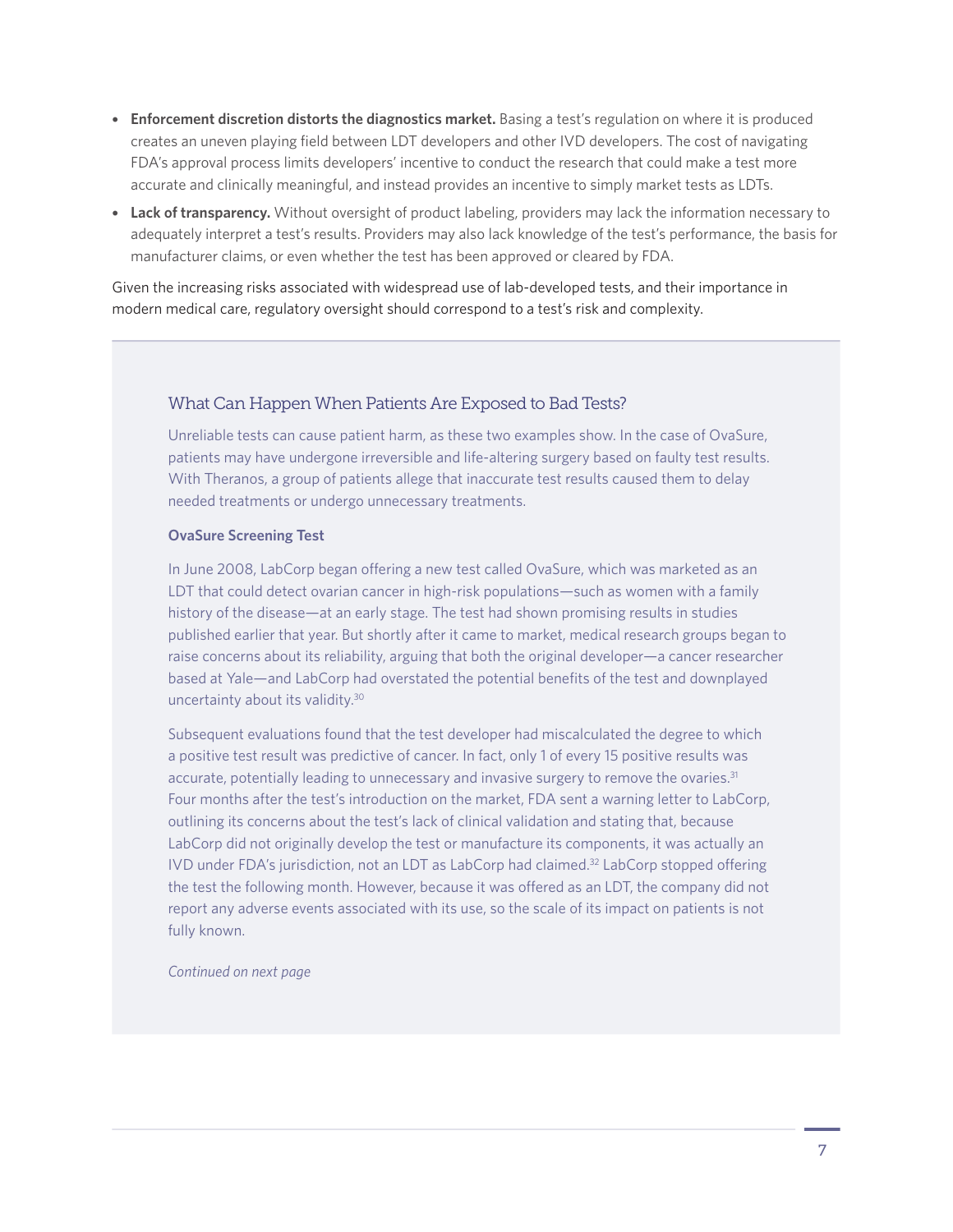#### **Theranos**

In 2012, the diagnostics start-up Theranos opened a CLIA-certified laboratory in Newark, California, conducting blood-based tests for a range of conditions.33 Though the company claimed to have developed new "microfluidics" technology that would allow for a broad range of testing using only a few drops of blood drawn from the finger, it was later revealed that the company's own technology was faulty and inaccurate, and that in many cases the company was instead diluting patient samples to enable it to run tests on modified conventional lab equipment that had been developed by other manufacturers.<sup>34</sup> Because Theranos marketed itself as a testing service authorized to perform LDTs (a CLIA lab), its tests were not subject to premarket FDA review, and it was able to run patient samples on them for two years. The company is also alleged to have deliberately misled CLIA inspectors who visited its facility in 2013, though even that inspection cited infractions that Theranos claimed to have resolved.<sup>35</sup>

In July 2015, Theranos was granted FDA clearance for one of the hundreds of tests it claimed to perform: a simple viral screen for herpes simplex-1. Such tests need only detect the presence or absence of a virus, and are relatively straightforward to perform compared to tests that rely on quantitative analysis of patient samples. In the same month, the agency also granted Theranos a waiver that would allow the company to perform that test outside of its own laboratory. However, during subsequent FDA inspections conducted in August and September 2015, the agency identified several regulatory violations and issued a warning letter to the company, stating that the proprietary tubes used to collect samples were misclassified as low-risk devices (and because they had not been cleared by FDA, could not be shipped across state lines), and that the record-keeping at Theranos's labs was deficient in ways that violated federal regulation.36 One month later, the Wall Street Journal published the first in a series of articles raising questions about Theranos and its technology.<sup>37</sup>

CMS issued its own warning in January 2016 and revoked the lab's certificate later that year. It subsequently invalidated all of the test results Theranos provided to patients, which likely totaled in the hundreds of thousands.<sup>38</sup> However, many patients were put at risk before CMS was able to take these actions. One patient whose blood sample was sent to Theranos received results indicating dangerously elevated levels of multiple analytes, which led to a battery of more invasive tests, including a CT scan and multiple MRIs. Only after incurring a substantial medical bill did she learn that the Theranos test results were inaccurate.39 Other patients with similar experiences have alleged that they delayed treatment or underwent unnecessary treatment as a result of Theranos testing, and have joined a class-action lawsuit seeking compensation for the costs of unnecessary or misguided treatment.40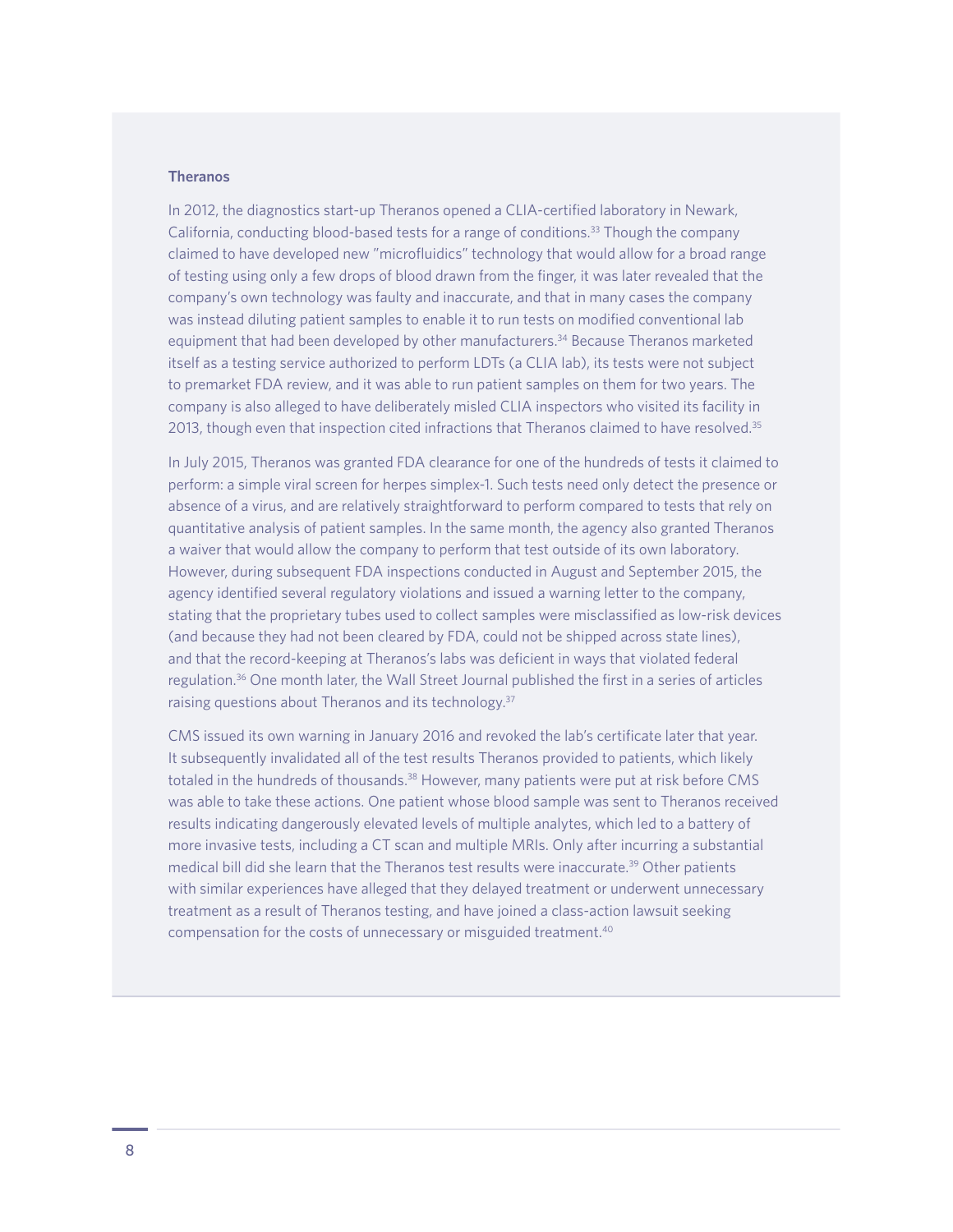# Considerations for reform

Policymakers and other stakeholders have debated for years over how best to regulate lab-developed tests. It can be challenging to develop and implement a regulatory framework that appropriately balances protecting patient safety and enabling innovative tests to come to the market without undue delays. The following principles can help to guide reform and ensure that these twin aims are met:

- Tests should be regulated based on their characteristics, not based on where they are conducted. This will ensure that all tests are held to the same standards for quality and reliability. Additionally, a common path to market for all diagnostics will help to promote a level playing field, which encourages test developers to invest in the research that not only provides assurance to tests' validity, but also drives innovation in the market, translating to new and better tests for the patients who need them.
- Regulators should be able to ensure—and providers and patients should be able to trust—that all tests on the market have been adequately assessed for analytical and clinical validity. These are key standards that should be applied to all diagnostic tests.
- In order to make appropriate decisions about tests under their purview, regulators need both access to all necessary information and the required scientific expertise to properly evaluate a given test. This would include granting the relevant regulatory agencies the authority to request the full slate of evidence supporting a test's validity, where necessary. It would also require that test developers report adverse events when they occur.
- However, the level of regulatory oversight should be tailored to the risk associated with the test. If an inaccurate test result is unlikely to have serious or long-lasting implications for a patient, then the balance of the review process should favor broader patient access and a quicker path to market. High-risk tests, by contrast, should receive a correspondingly greater level of regulatory scrutiny before they are approved for use.
- Regulators must also have the ability to take action when any test poses a risk to public health—including removing the test from use, if necessary. This enforcement authority should be clearly defined and adequately funded, with no significant jurisdictional overlap across the relevant oversight agencies.

## **Conclusion**

Providers and patients rely on clinical tests to inform their treatment decisions. But while technology has advanced and the way providers use diagnostic tests has evolved, the oversight framework has remained largely unchanged. IVDs and LDTs often serve the same role in clinical practice, but are subject to far different levels of oversight. This creates distortions in the diagnostics market, prevents regulators from having a comprehensive understanding of the tests used in clinical practice, and puts patients at increased risk of making consequential and perhaps irreversible medical decisions on the basis of inaccurate test results.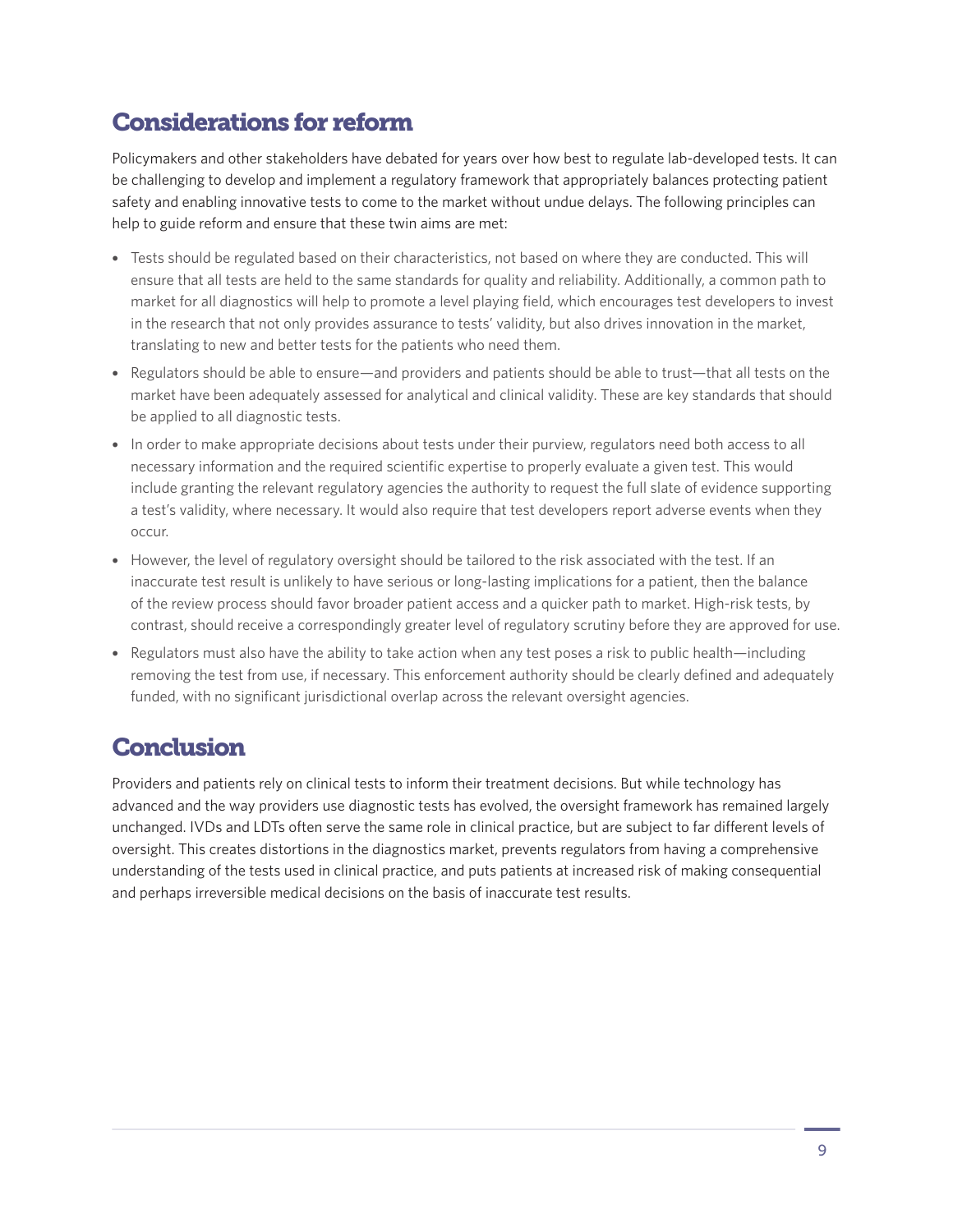### Endnotes

- In Vitro Diagnostic Products for Human Use, 21 C.F.R. 809 (2018).
- 2 In Vitro Diagnostic Products for Human Use 21 C.F.R. 809.3 (2018).
- 3 Federal Food, Drug, and Cosmetic Act, 21 U.S.C. § 321h (2010).
- 4 Gail A. Van Norman, "Drugs, Devices, and the FDA: Part 2: An Overview of Approval Processes: FDA Approval of Medical Devices," *Science Direct* 1, no. 4 (2016): 277-87, https://www.sciencedirect.com/science/article/pii/S2452302X16300183.
- 5 Framework for Regulatory Oversight of Laboratory Developed Tests: Draft Guidance for Industry, Food and Drug Administration Staff, and Clinical Laboratories; Availability, 79 Fed. Reg. 59776 (Oct. 3, 2014).
- 6 Ibid.
- 7 Food and Drug Administration Notification and Medical Device Reporting for Laboratory Developed Tests; Draft Guidance for Industry, Food and Drug Administration Staff, and Clinical Laboratories; Availability, 79 Fed. Reg. 59779-59782 (Oct. 3, 2014).
- 8 American Clinical Laboratory Association, "ACLA Written Statement for 21st Century Cures Hearing on LDT Regulation" (2014), [https://](https://www.acla.com/acla-written-statement-for-21st-century-cures-hearing-on-ldt-regulation/) [www.acla.com/acla-written-statement-for-21st-century-cures-hearing-on-ldt-regulation/](https://www.acla.com/acla-written-statement-for-21st-century-cures-hearing-on-ldt-regulation/).
- 9 Food and Drug Administration Notification and Medical Device Reporting for Laboratory Developed Tests; Draft Guidance for Industry, Food and Drug Administration Staff, and Clinical Laboratories; Availability, 79 Fed. Reg. 59777 (Oct. 3, 2014).
- 10 Congressional Research Service, "Regulation of Clinical Tests: *In Vitro* Diagnostic (IVD) Devices, Laboratory Developed Tests (LDTs), and Genetic Tests" (2017), https://crsreports.congress.gov/product/pdf/R/R43438; U.S. Food and Drug Administration, "The Public Health Evidence for FDA Oversight of Laboratory Developed Tests: 20 Case Studies" (2015), [http://wayback.archive-it.](http://wayback.archive-it.org/7993/20171115144712/https://www.fda.gov/downloads/AboutFDA/ReportsManualsForms/Reports/UCM472777.pdf) [org/7993/20171115144712/https://www.fda.gov/downloads/AboutFDA/ReportsManualsForms/Reports/UCM472777.pdf](http://wayback.archive-it.org/7993/20171115144712/https://www.fda.gov/downloads/AboutFDA/ReportsManualsForms/Reports/UCM472777.pdf).
- 11 Ibid.
- 12 Annette S. Kim et al., "Comparison of Laboratory-Developed Tests and FDA-Approved Assays for BRAF, EGFR, and KRAS Testing," *JAMA Oncology* 4, no. 6 (2018): 838–841, http://dx.doi.org/10.1001/jamaoncol.2017.4021.
- 13 Antonio C. Wolff et al., "American Society of Clinical Oncology/College of American Pathologists Guideline Recommendations for Human Epidermal Growth Factor Receptor 2 Testing in Breast Cancer," *Journal of Clinical Oncology* 25, no. 1 (2006): 118-145, [http://dx.doi.](http://dx.doi.org/10.1200/JCO.2006.09.2775) [org/10.1200/JCO.2006.09.2775;](http://dx.doi.org/10.1200/JCO.2006.09.2775) U.S. Food and Drug Administration, "The Public Health Evidence for FDA Oversight."
- 14 Standard: Establishment and verification of performance specifications 42 C.F.R. 493.1253(b)(2) (2003).
- 15 Certification of Laboratories, 42 U.S.C. 263a (1988).
- 16 Centers for Medicare and Medicaid Services, "LDTs and CLIA FAQs,["https://www.cms.gov/Regulations-and-Guidance/Legislation/CLIA/](https://www.cms.gov/Regulations-and-Guidance/Legislation/CLIA/Downloads/LDT-and-CLIA_FAQs.pdf) [Downloads/LDT-and-CLIA\\_FAQs.pdf;](https://www.cms.gov/Regulations-and-Guidance/Legislation/CLIA/Downloads/LDT-and-CLIA_FAQs.pdf) Centers for Medicare and Medicaid Services, "Clinical Laboratory Improvement Amendments (CLIA)," https://www.cms.gov/Regulations-and-Guidance/Legislation/CLIA/index.html.
- 17 Ibid.
- 18 Ibid.
- 19 As governed by P.L. 94-295, P.L. 100-578 and associated implementing regulations.
- 20 Ibid.
- 21 U.S. Food and Drug Administration, "Framework for Regulatory Oversight of Laboratory Developed Tests (LDTs): Draft Guidance" (2014), https://www.fda.gov/downloads/medicaldevices/deviceregulationandguidance/guidancedocuments/ucm416685.pdf; U.S. Food and Drug Administration, "Discussion Paper on Laboratory Developed Tests (LDTs)" (2017), [https://www.fda.gov/downloads/MedicalDevices/](https://www.fda.gov/downloads/MedicalDevices/ProductsandMedicalProcedures/InVitroDiagnostics/LaboratoryDevelopedTests/UCM536965.pdf) [ProductsandMedicalProcedures/InVitroDiagnostics/LaboratoryDevelopedTests/UCM536965.pdf](https://www.fda.gov/downloads/MedicalDevices/ProductsandMedicalProcedures/InVitroDiagnostics/LaboratoryDevelopedTests/UCM536965.pdf).
- 22 Turna Ray, "Some Stakeholders Not on Board With Draft Bill on New Dx Regulatory Framework," *Genomeweb*, June 22, 2018, [https://www.](https://www.genomeweb.com/policy-legislation/some-stakeholders-not-board-draft-bill-new-dx-regulatory-framework#.XBgnsNs3mCg) [genomeweb.com/policy-legislation/some-stakeholders-not-board-draft-bill-new-dx-regulatory-framework#.XBgnsNs3mCg](https://www.genomeweb.com/policy-legislation/some-stakeholders-not-board-draft-bill-new-dx-regulatory-framework#.XBgnsNs3mCg).
- 23 American Clinical Laboratory Association, "Citizen Petition to FDA Regarding Laboratory Developed Tests (LDTs)" (2013), [https://www.](https://www.acla.com/citizen-petition-to-fda-regarding-laboratory-developed-tests-ldts/) [acla.com/citizen-petition-to-fda-regarding-laboratory-developed-tests-ldts/.](https://www.acla.com/citizen-petition-to-fda-regarding-laboratory-developed-tests-ldts/)
- 24 Charles Schmidt, "Why the FDA Wants More Control Over Some Lab Tests," *Scientific American*, Dec. 1, 2016, [https://www.](https://www.scientificamerican.com/article/why-the-fda-wants-more-control-over-some-lab-tests/) [scientificamerican.com/article/why-the-fda-wants-more-control-over-some-lab-tests/.](https://www.scientificamerican.com/article/why-the-fda-wants-more-control-over-some-lab-tests/)
- 25 AdvaMedDx, "Statements on the Regulation of Laboratory Developed Tests: Current Regulatory Gaps and Perspectives on Oversight of LDTs," (2015), [https://dx.advamed.org/sites/dx.advamed.org/files/resource/Stakeholder%20Comments%20on%20the%20](https://dx.advamed.org/sites/dx.advamed.org/files/resource/Stakeholder%20Comments%20on%20the%20Regulation%20of%20LDTS.pdf) [Regulation%20of%20LDTS.pdf](https://dx.advamed.org/sites/dx.advamed.org/files/resource/Stakeholder%20Comments%20on%20the%20Regulation%20of%20LDTS.pdf).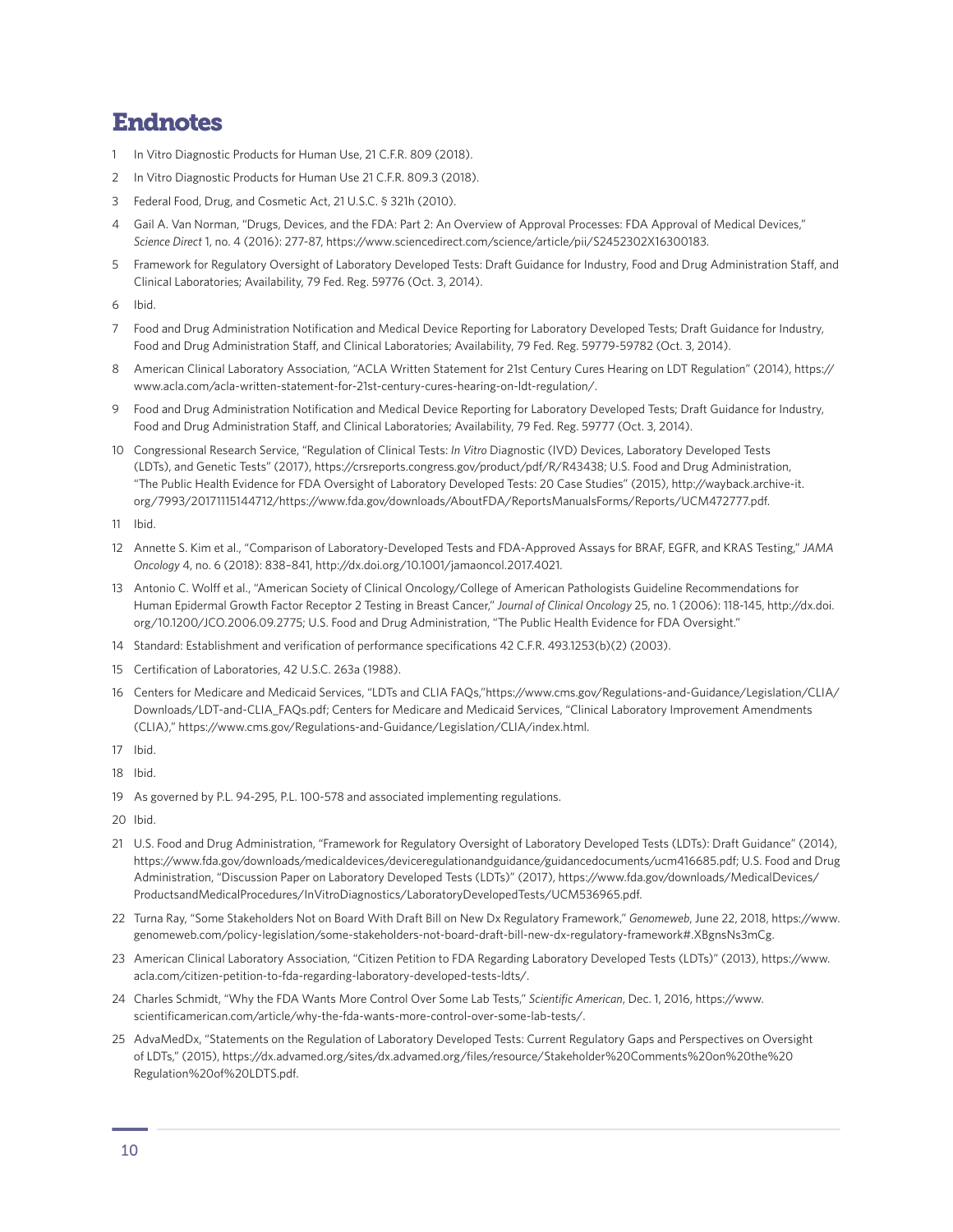- U.S. Food and Drug Administration, "Discussion Paper on Laboratory Developed Tests (LDTs)."
- Ibid.
- Ibid.
- Ibid.
- Lizzie Buchen, "Cancer: Missing the Mark," *Nature* 471, (2011): 428-432, http://dx.doi.org/10.1038/471428a.
- Ibid.
- U.S. Food and Drug Administration, Sept. 29, 2008, warning letter to Laboratory Corporation of America, [https://wayback.archive-it.](https://wayback.archive-it.org/7993/20170112200113/http://www.fda.gov/ICECI/EnforcementActions/WarningLetters/2008/ucm1048114.htm) [org/7993/20170112200113/http://www.fda.gov/ICECI/EnforcementActions/WarningLetters/2008/ucm1048114.htm.](https://wayback.archive-it.org/7993/20170112200113/http://www.fda.gov/ICECI/EnforcementActions/WarningLetters/2008/ucm1048114.htm)
- Blanca Torres, "Theranos Revealed as Newark Center's Mystery Tenant," *San Francisco Business Times*, April 11, 2012, [https://www.](https://www.bizjournals.com/sanfrancisco/blog/real-estate/2012/04/theranos-pacific-research-center-newark.html) [bizjournals.com/sanfrancisco/blog/real-estate/2012/04/theranos-pacific-research-center-newark.html.](https://www.bizjournals.com/sanfrancisco/blog/real-estate/2012/04/theranos-pacific-research-center-newark.html)
- John Carreyrou, "Hot Startup Theranos Has Struggled With Its Blood-Test Technology," *The Wall Street Journal*, Oct. 16, 2015, [https://](https://www.wsj.com/articles/theranos-has-struggled-with-blood-tests-1444881901) [www.wsj.com/articles/theranos-has-struggled-with-blood-tests-1444881901](https://www.wsj.com/articles/theranos-has-struggled-with-blood-tests-1444881901).
- John Carreyrou, "At Theranos, Many Strategies and Snags," *The Wall Street Journal*, Dec. 27, 2015, [https://www.wsj.com/articles/at](https://www.wsj.com/articles/at-theranos-many-strategies-and-snags-1451259629)[theranos-many-strategies-and-snags-1451259629;](https://www.wsj.com/articles/at-theranos-many-strategies-and-snags-1451259629) John Carreyrou, Christopher Weaver, and Michael Siconolfi, "Deficiencies Found at Theranos Lab," *The Wall Street Journal*. Jan. 24, 2016, https://www.wsj.com/articles/problems-found-at-theranos-lab-1453684743.
- U.S. Food and Drug Administration. Form FDA-483 reports on Theranos during inspections conducted between Aug. 25 and Sept. 16, 2015. Available at:<https://www.fda.gov/media/94712/download> and [https://www.fda.gov/media/94721/download.](https://www.fda.gov/media/94721/download)
- Carreyrou, "Hot Startup Theranos."
- John Carreyrou "Theranos Voids Two Years of Edison Blood-Test Results," *The Wall Street Journal*, May 18, 2016, [https://www.wsj.com/](https://www.wsj.com/articles/theranos-voids-two-years-of-edison-blood-test-results-1463616976) [articles/theranos-voids-two-years-of-edison-blood-test-results-1463616976](https://www.wsj.com/articles/theranos-voids-two-years-of-edison-blood-test-results-1463616976).
- John Carreyrou, *Bad Blood: Secrets and Lies In A Silicon Valley Startup* (New York: Knopf, 2018).
- Ken Alltucker, "As Theranos Drama Unwinds, Former Patients Claim Inaccurate Tests Changed Their Lives," *USA Today*, July 5, 2018, https://www.usatoday.com/story/news/nation/2018/07/05/theranos-elizabeth-holmes-lawsuits-patients-harm-arizona/742008002/.